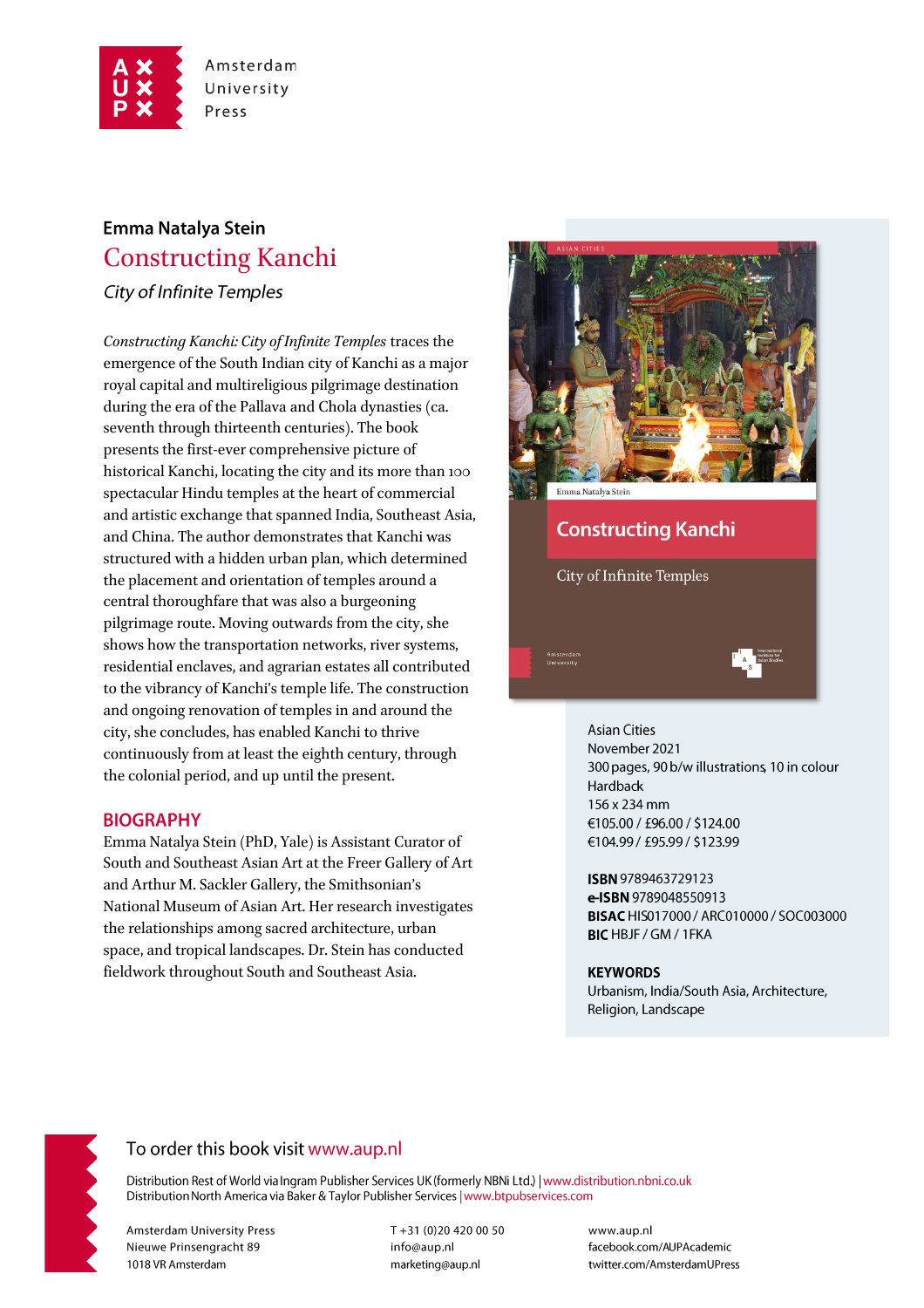

### **TABLE OF CONTENTS**

**Acknowledgements List of Illustrations Note on Transliteration, Translation, and Illustrations**

**Introduction: All Streets Lead to Temples** An Ancient City Layers of Time Kanchi Known and Unknown

#### **1 Sandstone and the City: Building Pallava-Kanchi (ca. seventh through ninth century)**

From Brick to Stone (the Seventh Century) Sandstone Temples in the City (the Eighth Century) The Temples of Pallava-Kanchi Everywhere but Kanchi (the Ninth Century) Conclusion: Foundations Laid

#### **2 Realignment: Kanchi in the Chola Era (ca. tenth through thirteenth century)**

Orienting the Gods Pilgrimage and Processions From Ancient Village to Temple Town Local Style Conclusion: Urban Logic

**3 The City and its Ports Part 1: K.ETRA** The River Networks Over the Hills The Coast **Part II: K.ATRA** Kanchi in a Buddhist World The City and its Mirrors Conclusion: From Kanchi to the Sea



### To order this book visit www.aup.nl

Distribution Rest of World via Ingram Publisher Services UK (formerly NBNi Ltd.) | www.distribution.nbni.co.uk Distribution North America via Baker & Taylor Publisher Services | www.btpubservices.com

**Amsterdam University Press** Nieuwe Prinsengracht 89 1018 VR Amsterdam

T+31 (0)20 420 00 50 info@aup.nl marketing@aup.nl

www.aup.nl facebook.com/AUPAcademic twitter.com/AmsterdamUPress